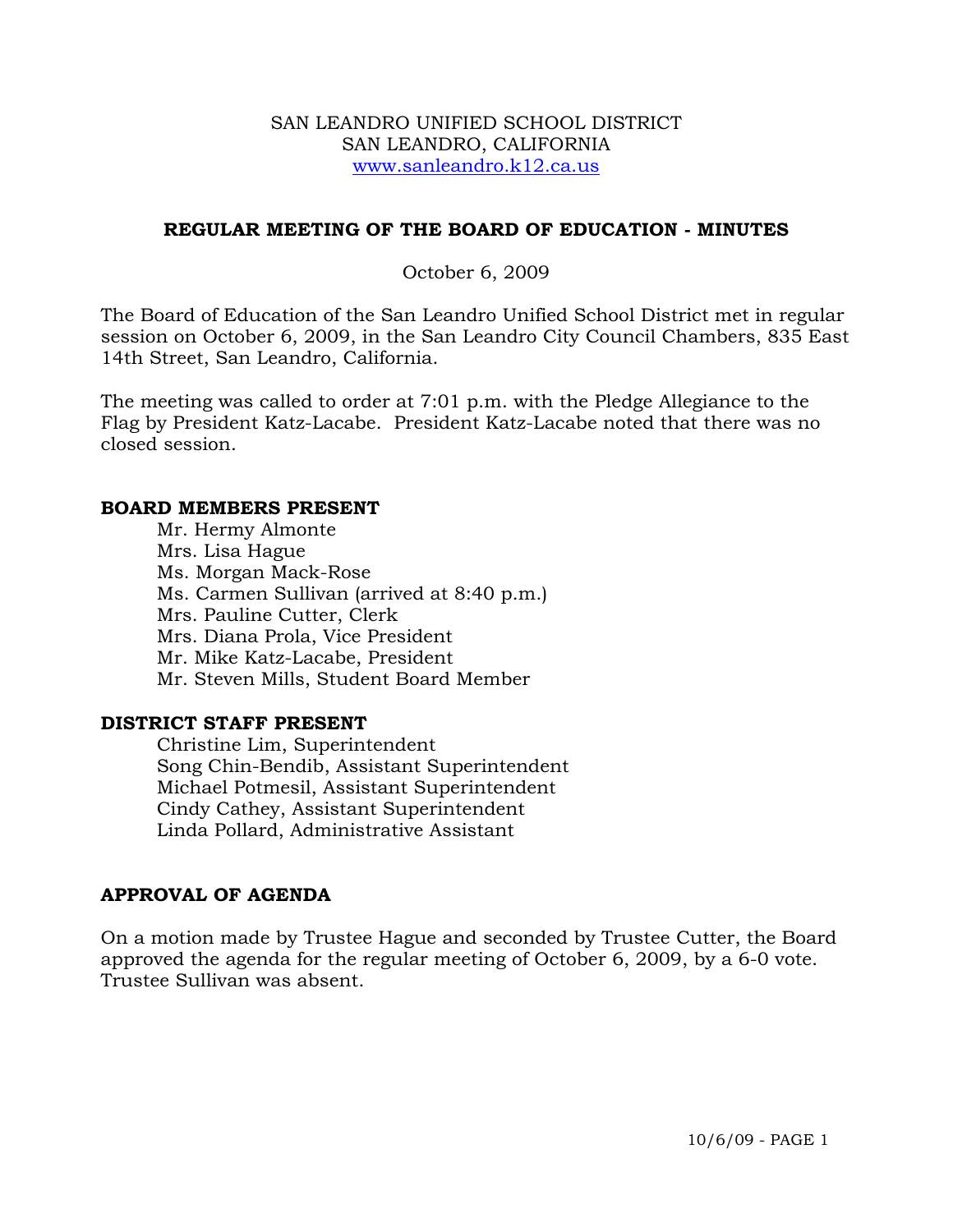### **PRESENTATION**

San Leandro Unified School District won a lottery of \$25M for the Qualified School Construction Bond (QSCB) program on August 28, 2009. The QSCB program was created under the American Recovery and Reinvestment Act (ARRA) and was available only to K-12 school districts. Due to oversubscription from many school districts to the program (with only \$700 million of QSCB allocation available in California), a lottery was held by the California Department of Education, and SLUSD was one of the 43 lucky winners. Since QSCB was created under ARRA, it is effectively an interest free loan to the District that receives the funding authorization. However, the principal still has to be repaid to the ARRA program (the QSCBs) which is administered by the California Department of Education (CDE). The interest savings is estimated at approximately \$10M. In other words, the District will receive \$25M worth of Measure B projects but at a \$15M cost.

Since the District was given an authorization of \$25M QSCB, below is a conference item that includes Resolution #09-54 providing the QSCBs to be issued by the California Qualified School Construction Bonds Joint Powers Authority (QSCB JPA) in the amount of \$25M. The JPA QSCBs are noninterest bearing tax credit bonds, and will be secured by the District's general obligation bonds (the "Series C Bonds"). Because the QSCB is interest free, as investors will be granted tax credits by the Federal Government, a smaller amount, estimated at \$15M, of Series C bonds need to be issued to pay back the loan.

The Board is requested to adopt Resolution #09-54 providing for the issuance and sale of General Obligation Bonds, Election 2006, Series C, in the aggregate principal amount of not-to-exceed \$25,000,000. The Resolution authorizes up to \$25,000,000 of Series C Bonds to be issued, but it is estimated that the actual issuance of the Measure B bonds will be approximately \$15M.

# **CONFERENCE ITEM**

# General Services

1.1-CF Resolution #09-54 Providing for the Issuance and Sale of General Obligation Bonds, Election of 2006, Series C, in the Aggregate Principal Amount of Not to Exceed \$25,000,000 (Qualified School Construction Bond)

> The Board discussed and considered adopting Resolution #09- 54 Providing for the Issuance and Sale of General Obligation Bonds, Election of 2006, Series C, in the Aggregate Principal Amount of Not to Exceed \$25,000,000 (Qualified School Construction Bond).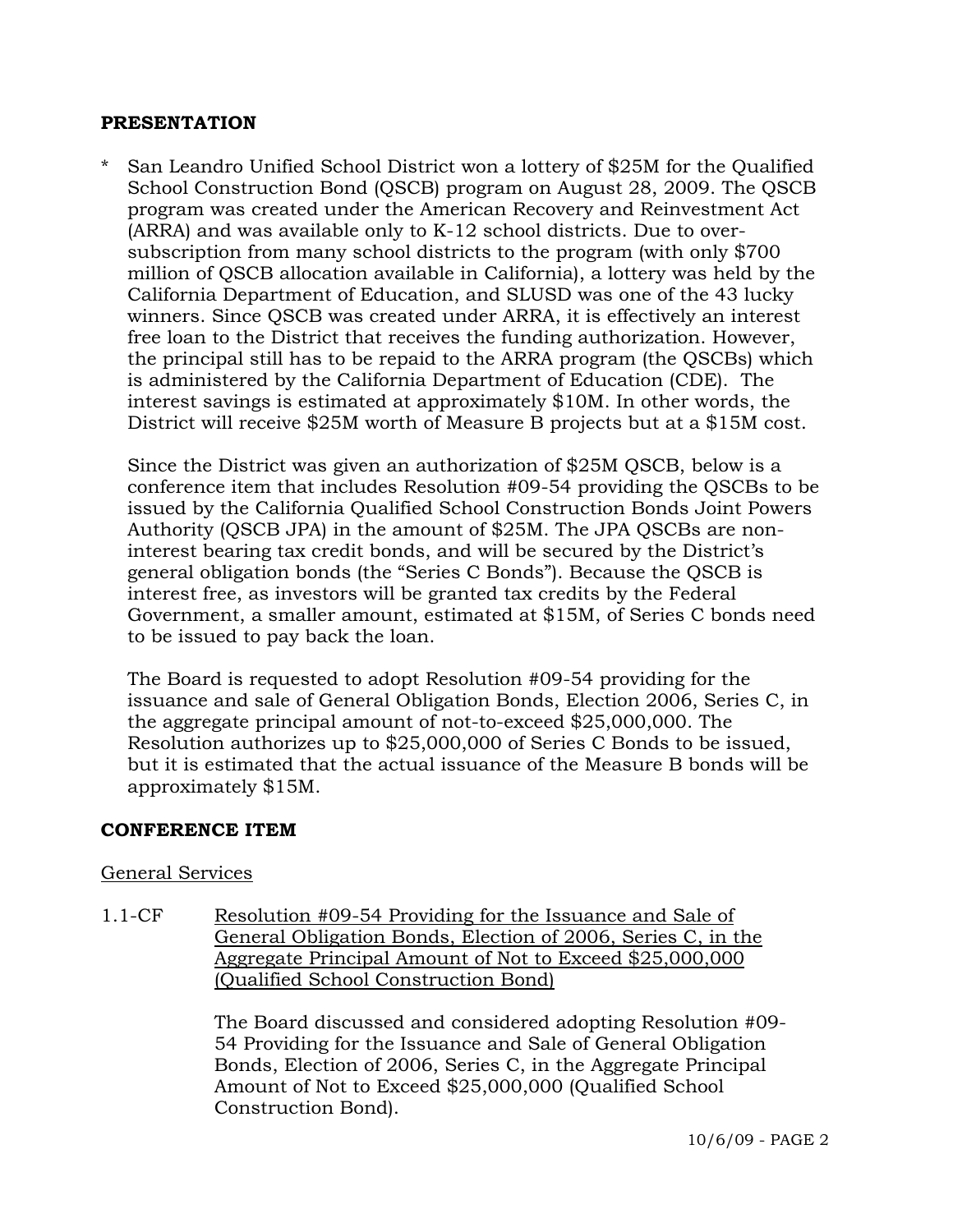Financial Advisor Dale Scott, and Bond Counsel Bill Madison were present. Mr. Madison provided the following clarification to questions and concerns raised by the Board:

- 1. There are two separate bond issues involved. The QSCBs will be issued for the District by the QSCB Joint Powers Authority (JPA) in the amount of \$25M. The JPA QSCBs, which are non interest bearing tax credit bonds, will be secured by the District's issue of \$15M General Obligation Bonds (the "Series C Bonds") which the Board is being asked to adopt tonight.
- 2. It is not presently planned that QSCBs issued by the JPA will be combined and/or "pooled" with other school districts. San Leandro Unified will be rated on its own.
- 3. Normally with the approval of a bond issue, a preliminary official statement describing the bonds is included; however, that statement was not ready for approval. The sale of the bonds is planned sometime in November, early December, at which time, the statement will be brought back and the Board will be asked to approve the exact structure of the bond issue and whether or not it would be a "pool" or not.
- 4. Investors of tax credit bonds receive a tax credit rather than interest.
- 5. If there was no market for this type of tax credit bonds, a more traditional tax exempt bond issue would need to be structured sometime in November or December.
- 6. On the day the bonds are sold the tax credit rate and term is set. In the past it has been between 14-16 years, which is considered to be a fairly "short-term" period.

Prior to taking the vote, it was also noted that under Section 6. "Building Fund", the word "San" before "Alameda" needed to be removed.

On a motion made by Trustee Prola and seconded by Trustee Hague, the Board adopted Resolution #09-54 Providing for the Issuance and Sale of General Obligation Bonds, Election of 2006, Series C, in the Aggregate Principal Amount of Not to Exceed \$25,000,000 (Qualified School Construction Bond) by a 6-0 vote as amended. Trustee Sullivan was absent.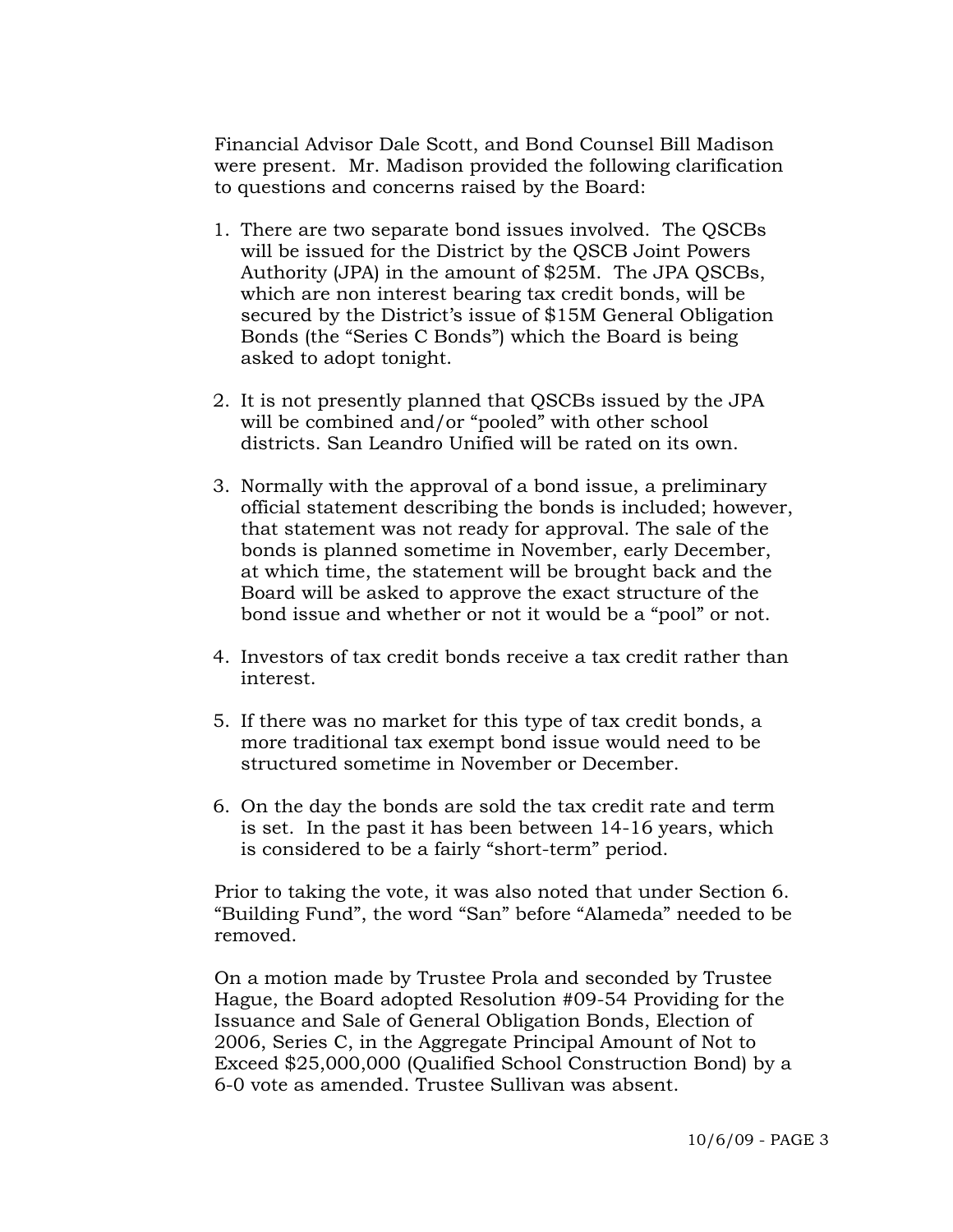# **PUBLIC TESTIMONY ON NON-AGENDA ITEMS**

• Carol Alvarez, representing the San Leandro Swim Club, urged the Board to consider including refurbishing the pool in the list of bond projects under the Qualified School Construction Bond, suggesting that with the upcoming completion of the Arts Education Center and library expansion, the field, track, and pool be upgraded, making San Leandro High School a beautiful campus, "one that we can be proud of."

## **PUBLIC HEARING**

A public hearing was held regarding a Global Tides Charter petition by The Charter Schools Development Systems.

The role of the Board is to hold this public hearing in accordance with Education Code Section 47605(b), "*No later than 30 days after receiving a petition, in accordance with subdivision (a), the governing board of the school district shall hold a public hearing on the provisions of the charter, at which time the governing board of the school district shall consider the level of support for the petition by teachers employed by the district, other employees of the district, and parents. Following review of the petition and the public hearing, the governing board of the school district shall either grant or deny the charter within 60 days of receipt of the petition, provided, however, that date may be extended by an additional 30 days if both parties agree to the extension."* 

The public hearing is to meet the requirements by Education Code Section 47605(b). The hearing provides the public the opportunity to make an oral or written presentation to the Board regarding the Global Tides Charter Petition by the Charter School Development Systems.

On a motion made by Trustee Hague and seconded by Trustee Cutter, the Board opened the public hearing regarding a Global Tides Charter petition by The Charter Schools Development Systems by a 6-0 vote. Trustee Sullivan was absent.

No comments were received form the audience.

Trustee Cutter would like to have additional information (other than the letter received) regarding the charter before any further consideration. Trustee Katz-Lacabe stated that San Leandro Unified was one of ninety-one districts in the state to receive a copy of the entire petition, and that he had an opportunity to review it at the District Office.

On a motion made by Trustee Cutter and seconded by Trustee Hague, the Board closed the public hearing regarding a Global Tides Charter petition by The Charter Schools Development Systems by a 6-0 vote. Trustee Sullivan absent.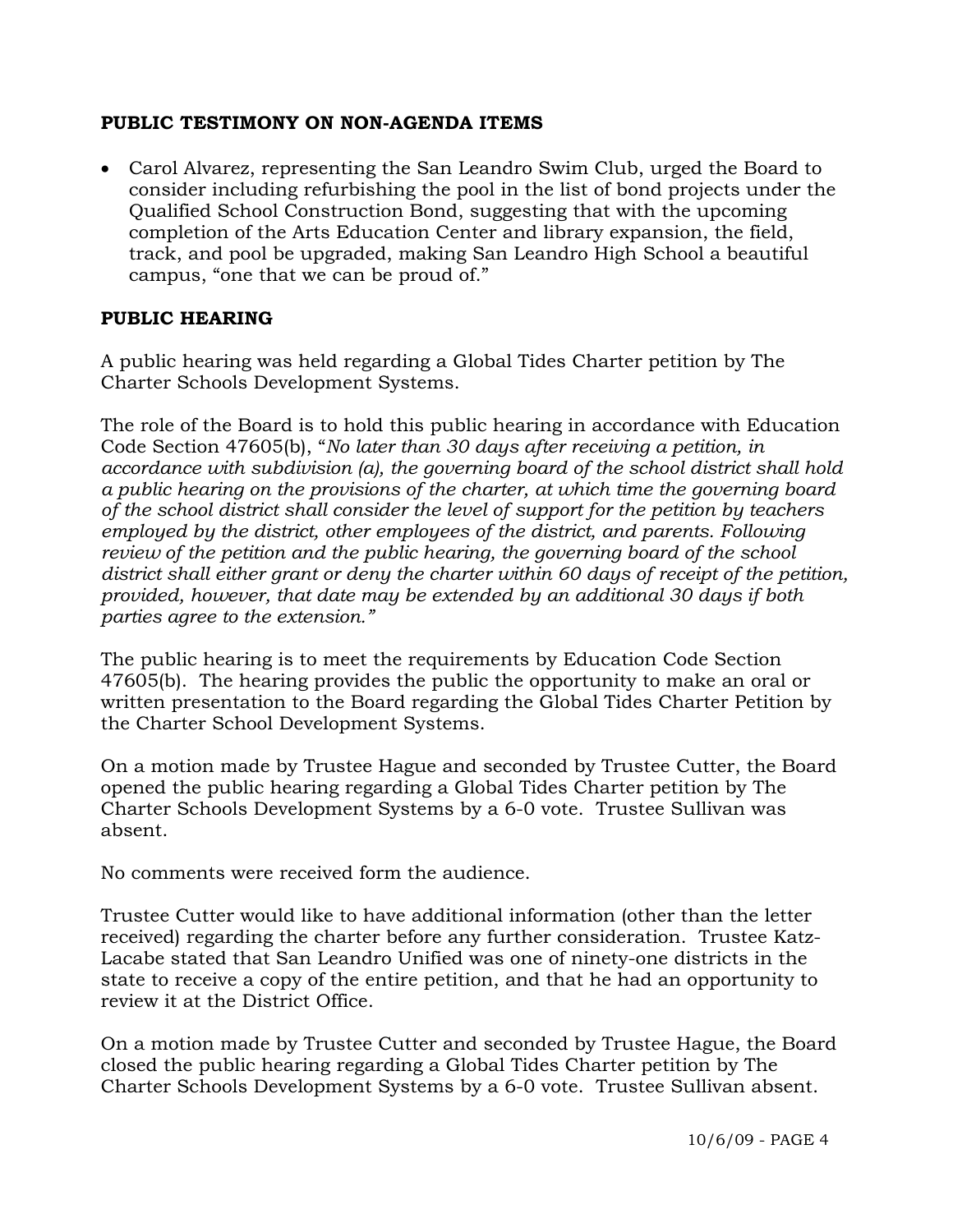## **REPORT**

- 1) Correspondence Clerk Cutter reported receipt of the following emails between September 14 and September 26, 2009: From Christine Garcia regarding frustrations due to registering from the "Gray Area"; Jon Sherr regarding class size reduction, the need to cap class sizes, and SLTA "Slate"; from Sarah Del Grande regarding class size ratio; from Karen Hale regarding Garfield Parent Bulletin; from Dina Herrera regarding Jefferson campus playground; from Patricia McCarley regarding the autodialer at Monroe and rumors surrounding a student; from Jody Goodman regarding concerns regarding staffing at 25:1 in some classes; from Dawn Valdez regarding letter commending Superintendent Lim; and from Sue Blevins regarding update on the H1N1 flu.
- 2) Student Board Member Report Steven Mills, Student Board member updated the Board on activities at San Leandro High School:
	- Earth Club is working on a petition to place recycling bins on the campus
	- Friday, October 2 a Pep Rally was held in the gym at lunch. Students came out to support their class and sports
	- A stage has been secured for Homecoming Week
	- October 25 "Save the Sports" Walkathon. This is an opportunity for students to raise money for their designated team sports or the Athletics program at San Leandro High

Mr. Mills shared his concern regarding lack of funding for activities other than sports. He would also like to see some of the vending machines that were removed returned to the campus, which he felt would help reduce the long lunch lines. He reported that students are beginning to show an interest in forming a Boys' Volleyball team.

- 3) Union Representative Reports
	- Carol Delton, on behalf of the San Leandro Teachers' Association, reported that there was a new teacher event this afternoon. The Association continues to meet with colleagues at all levels, particularly the elementary level to address concerns at their sites. She personally voiced her appreciation to Linda Granger, the new principal at San Leandro High School, for her support of teachers throughout the District.

Ms. Delton expressed her concerns of SLTA regarding the return of K-3 Class Size Reduction to 24:1 or lower in upcoming years, unanswered questions, participation in the Budget Advisory Committee, and 2009-10 budget process. She urged the Board to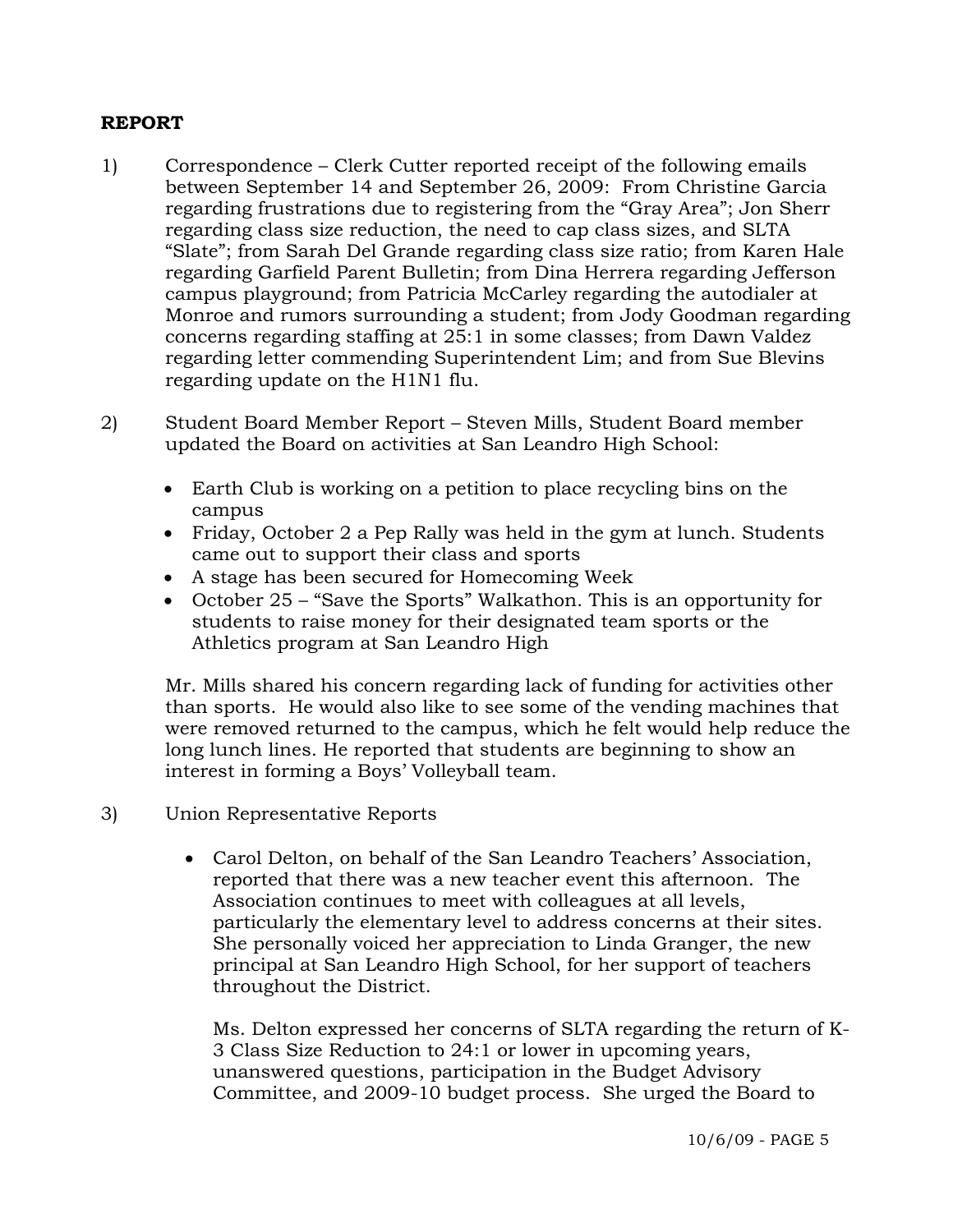look at financial resources that can keep CSR under 26:1, and maintain professional development days, and urged the Board to sweep all available categorical funds as soon as possible.

• Victoria Forrester, Roosevelt Elementary School Principal, on behalf of the San Leandro Managers Association (SLMA) walked the Board through the life of an administrator in a Program Improvement (PI) District including watching daily California Department of Education webinars to gather information needed to help the teachers and support staff understand what is means to be PI, having multiple staff and parent/guardian meetings to share data from previous STAR tests, and educating SSC, ELAC and other advisory committees about curriculum and fiscal requirements based on the Title I/PI requirements as the sites delve into the single site plan process.

Ms. Forrester also highlighted the many wonderful things that are going on at the school sites such as teachers sharing their expertise with other teachers, and bringing Sheltered Instruction Observation Protocol (SIOP) as a common training to the District which provides teachers with additional strategies to enhance the academic language development for our standard English learns and our English Language Learners.

4) Superintendent's Report: Superintendent Lim reported on the following:

- October 12 Staff Development Day: A committee of twenty elementary teachers came together and joined Assistant Superintendent Cindy Cathey, and Director of Curriculum and Instruction Mike Walbridge to share their best practices, and develop an agenda around the goal of meeting the challenge of Districtwide Program Improvement by drawing on innovative ways that different teachers at different sites are putting the Nine Essential Program Components (EPCs) into practice. The day will begin with writing calibration/scoring. Following lunch, teachers can select two out of the three teacher-led workshop sessions to attend.
- TARI was rescheduled for October 28 at Madison Elementary School. It was postponed so that TARI participants would be able to attend the October 12 staff development day. The Superintendent also encouraged the Board to join staff on this day.
- H1N1 Concern: The Superintendent thanked Sheila Lawrence, Director of Student Support Services and Assistant Superintendent Cathey for their immediate response to a possible H1N1 concern at Wilson Elementary School. Principal Hernandez and Vice Principal King quickly scheduled two parent sessions, and transmitted a teleparent alert and protocols. Fortunately it was limited to one family. As a result,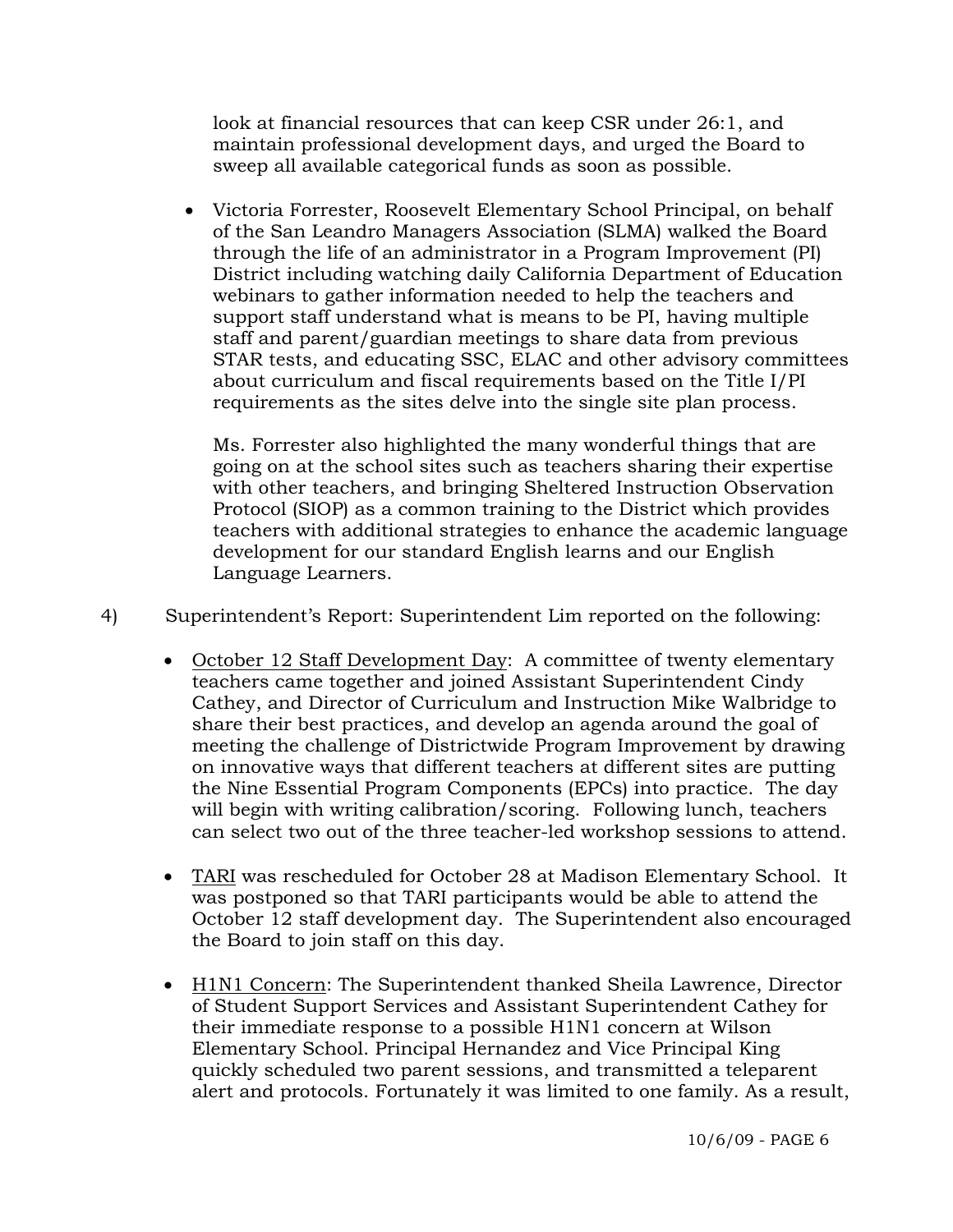a procedure is in place for all schools sites.

- Crossing Guards: City Manager Steve Hollister said that the City is moving ahead to assume responsibility for the contract with All City Management Services for the entire year. Tonight the Board is being asked to authorize the Superintendent to donate funds to the City to operate the crossing guard program. The Superintendent hopes to have training completed by October 12 with implementation October 13.
- 2<sup>nd</sup> Annual Summit for Courageous Conversation '09: Superintendent Lim, along with Principals Jan Nuño, Mary Ann Valles; Vice Principal Lori Watson; and District teachers from Bancroft Middle School: Anita Schriver, Lisa Wong and Matthew Kertesz, and Trustee Sullivan wil l be attending the 2 nd Annual Summit for Courageous Conversation in Baltimore, leaving Friday, October 9 and returning Wednesday, October 14.
- Name of the 9<sup>th</sup> Grade Campus: Applications are currently being distributed to the schools.
- 5) Board Committee Reports
	- City/District Liaison Trustee Katz-Lacabe reported that the committee met on September 17 and discussed Safe Routes to Schools near school properties, and school involvement in 2010 census. The updates from the City and District which also included Measure B and tax credits. ("International Walk to School Day" is October 7), the District's proposal regarding the crossing guard program, smoking restrictions committee received and update from Deborah Cox from the San Leandro Education Foundation (SLED) regarding recent activities and events such as Eat Out for Education. The committee heard budget
	- Curriculum Trustee Hague reported that the committee met on September 28 and discussed the Homework Policy, 9<sup>th</sup> Grade Campus, District Level Program Improvement and Digital Textbooks (Book online).
	- Facilities/Technology Trustee Cutter reported that the committee met Both of these items are being brought forward for Board consideration on September 24 and discussed the Labor Compliance Services contract with WCS/Ca for the library expansion project and received a presentation regarding the proposed San Leandro High School mural. tonight.
- 5) Board Representatives' Reports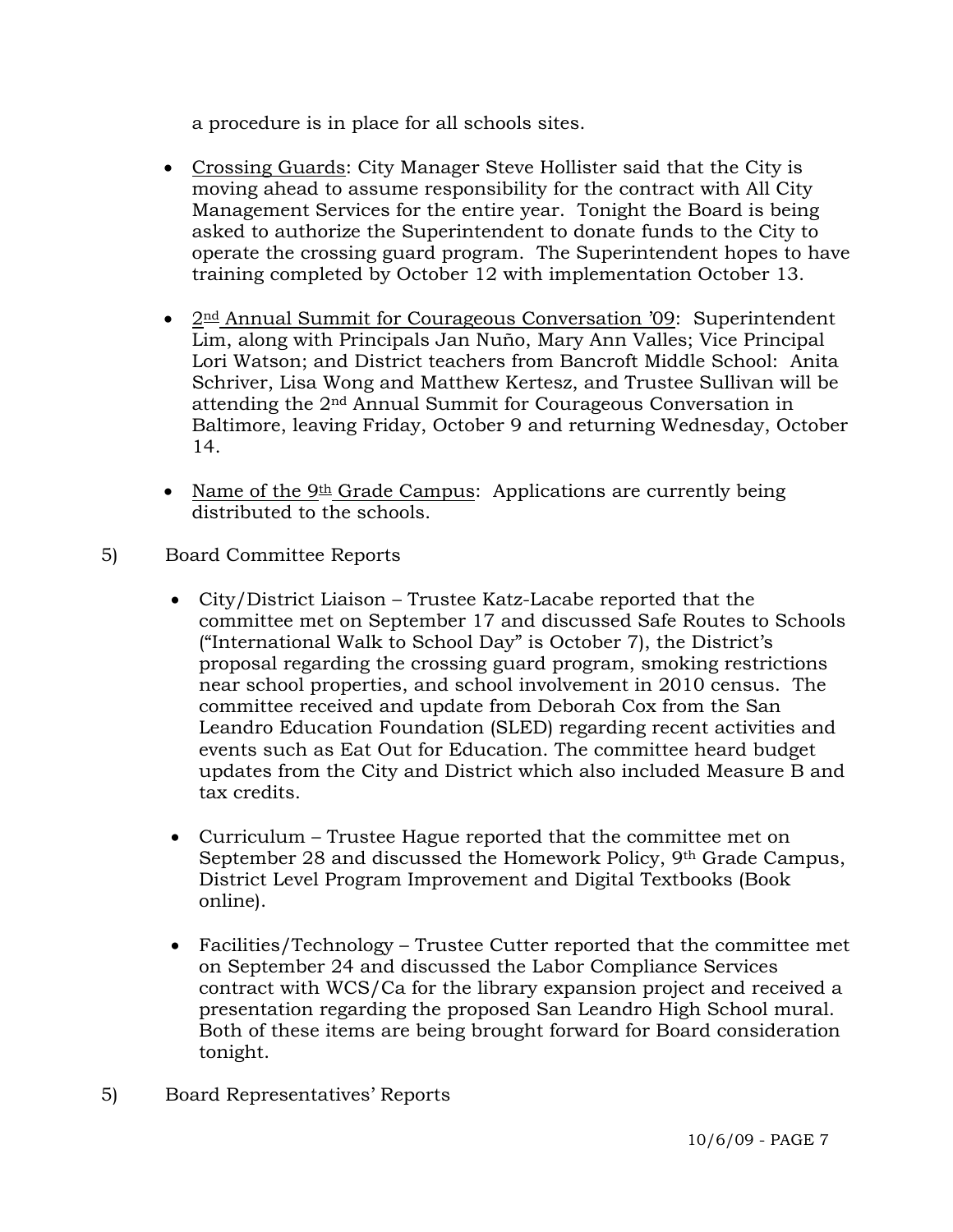Eden Area Regional Occupational Program – Trustee Almonte reported that on September 17 the Council met with eleven high school principals and discussed the 2009/10 school year ; Septemb er 26 was the Annual Back-to-School Saturday and "Show and Shine Car Show" benefiting the American Cancer Society; October 1 the Council met and approved the contract with Labo rers' International • Union Local 261 for the 2009-2010 school year.

# **ONSENT ITEMS C**

### Human Resources

- 2.1-C Acceptance of Personnel Report
- 2.2-C Renewal of Student Teaching Agreements

# Educational Services

- 3.1-C Acceptance of Donations
- 3.3-C Discard Library Books that are Obsolete, Damaged or in Poor Condition at Bancroft Middle School
- 3.4-C Out-of-State Field Trip for San Leandro High School's DECA Students
- 3.6-C Proposed Stipulated Expulsion Order for Students E04-09/10, E05- 09/10, and E06-09/10
- 3.8-C Contract between the San Leandro Unified School District and Pearson, Teacher Education and Development Group to Provided Professional Development Services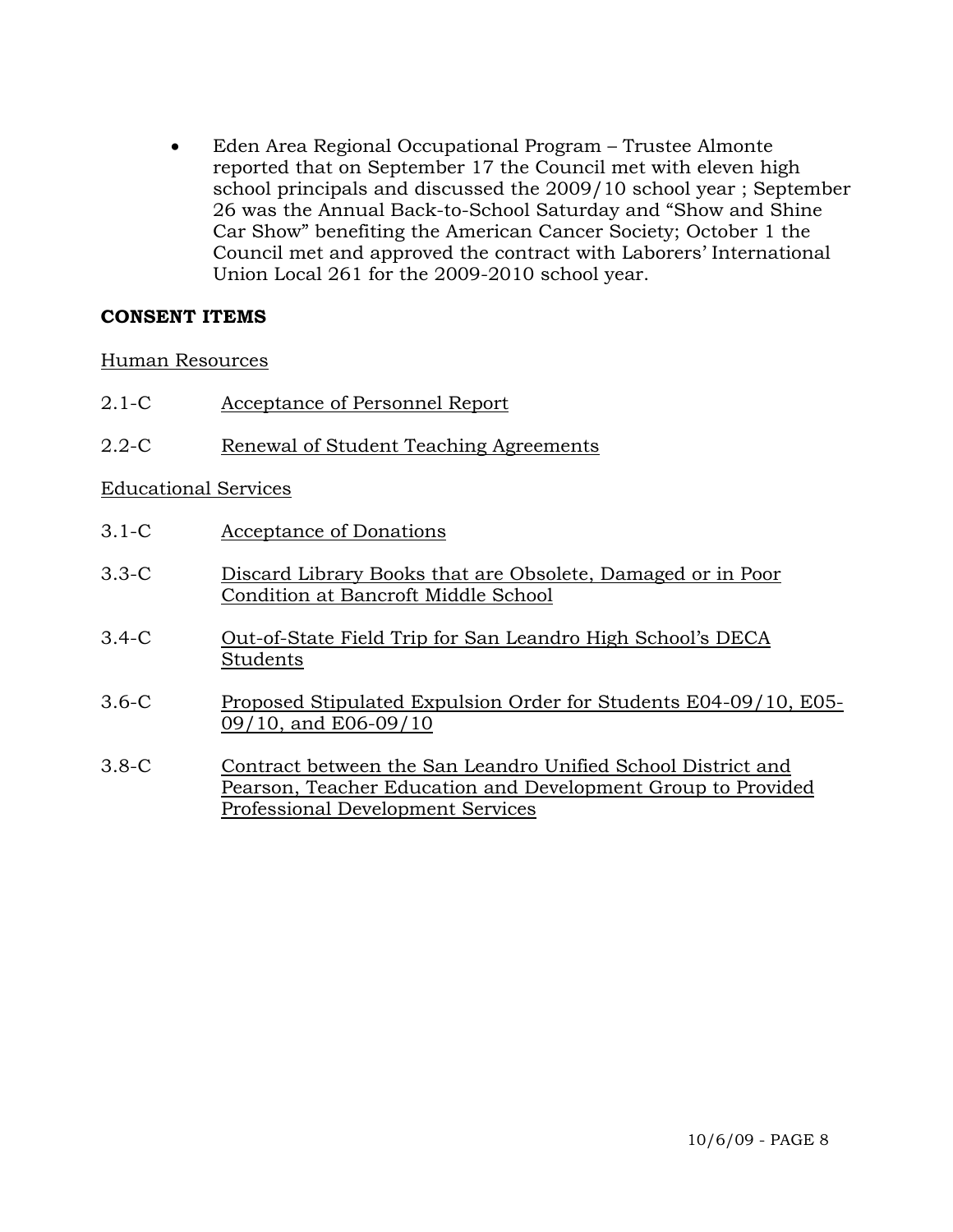# Business Operations

- 4.1-C Resolution #09-52 to Declare Certain Equipment Surplus and/or Obsolete
- 4.2-C Resolution #09-53, National School Lunch Week, October 12-16, 2009

# Facilities and Construction

5.1-C Amendment #2 to the WCS/Ca Labor Compliance Program (LCP)) Professional Services Contract to Add the San Leandro High School Library Expansion Project

On a motion made by Trustee Cutter and seconded by Trustee Prola, the Board approved the remaining consent items by a 6-0 vote. Trustee Sullivan was absent.

### Educational Services

3.2-C Non-Public School Contracts

Trustee Prola stated that the total contract cost of \$122,400 calculated to more than the \$85/hour per session and ask for clarification.

Responding to Trustee Prola, it was explained that the \$122,400 represents the annual maximum for services rendered during the contract period and are not to exceed that amount. Services are billed on an hourly basis and invoices are reviewed. It was suggested that the information be more defined for clarification. Superintendent Lim suggested that the phrase "not to exceed annually \$122,400" should be added to the "annual maximum total cost for contract period".

Trustee Katz-Lacabe noted that in the future if a Trustee has questions about an agenda item (particularly time-sensitive issues) it would be helpful to contact staff prior to the meeting so they have time to investigate and be prepared to address the issue.

On a motion made by Trustee Cutter and seconded by Trustee Prola, the Board approved the Non-Public School/Agency contract by a 6-0 vote. Trustee Sullivan was absent.

3.5-C Contract between the San Leandro Unified School District and Prescott-Joseph Center for Community Enhancement Inc. for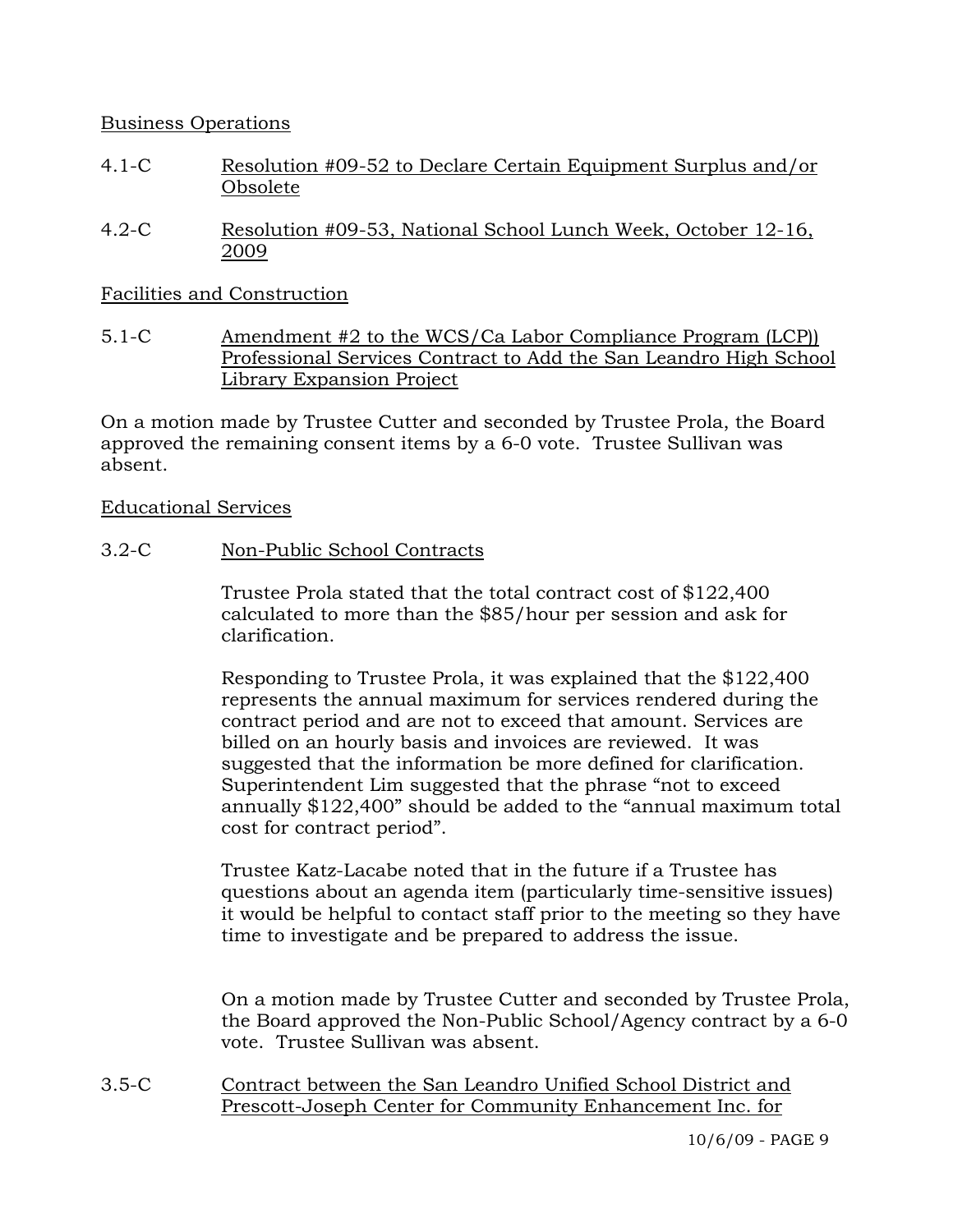Breathmobile Services at John Muir, Wilson, and San Leandro Adult School Preschool Students at No Cost to the District

Responding to Trustee Almonte, Assistant Superintendent Cathey explained that the District is not responsible for the bills. The agency, PJCCE, will bill Medi-Cal for children served. There is no cost for the visits and no child will be refused. The District nurses will monitor and track students being served.

On a made by Trustee Almonte and seconded by Trustee Cutter, the Board approved the Contract between the San Leandro Unified School District and Prescott-Joseph Center for Community Enhancement Inc. for Breathmobile Services at John Muir, Wilson, and San Leandro Adult School Preschool Students at No Cost to the District by a 6-0 vote. Trustee Sullivan was absent.

3.7-C Memorandum of Understanding between the Alameda County Office of Education and the San Leandro Unified School District Regarding Project EAT for the 2009-2010 School Year

> Responding to Trustee Prola, staff stated that Project EAT is a grant from the Alameda County Office of Education.

> On a motion made by Trustee Prola and seconded by Trustee Hague, the Board approved the Memorandum of Understanding between the Alameda County Office of Education and the San Leandro Unified School District Regarding Project EAT for the 2009- 2010 School Year by a 6-0 vote. Trustee Sullivan was absent.

# **PRESENTATION**

Superintendent Chris Lim and Assistant Superintendent Business Services, Song Chin-Bendib, presented to the Board of Education an estimated Budget for 2009-10 that incorporates the results of the 2008-09 closing of the books. The presentation included fiscal years 2010-11 and 2011-12 that are required by law to be balanced in order to have an overall positive budget certification. Budget options were presented to secure a positive balanced budget.

Highlights included:

- Prior to the July 28, 2009, state enacted budget, districts the size of San Leandro Unified must maintain a 3% reserve for economic uncertainties
- After the July 28, 2009, enacted budget, 2009-10 reserve for economic uncertainties is one-third of the percentage for a reserve adopted by the state board as of May 1, 2009 which means 1% for San Leandro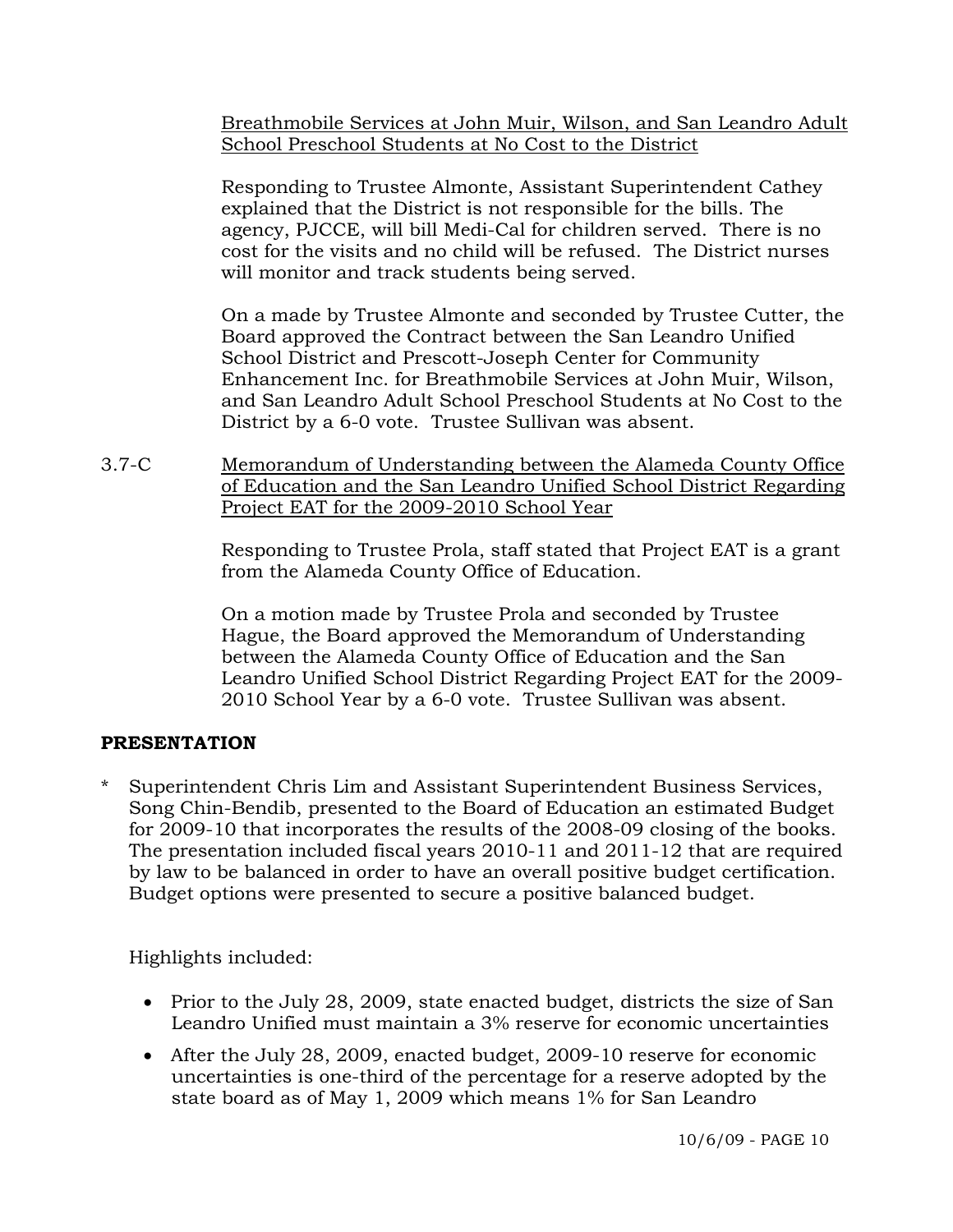- 2010-11 progress must be made towards returning to compliance with the minimum reserve for economic uncertainties (it shall be higher than one-third of the percentage in 2009-10)
- 2011-12 reserve must be restored to the percentage (3%) adopted by the state board as of May 1, 2009

The following two budget options were presented for consideration:

- Option 1: Require ONE-TIME 2% of the Reserve and a Resolution with a 7-0 Board vote
	- Use One-Time IDEA funds
	- One Time 2%
	- Will satisfy 2010-11 Budget
	- Utilize Tier III funds in 2010-11 and 2011-12 starting with Adult Education one-time funds and additional balances
	- Utilize last round of one-time Federal Stimulus Funds
	- 1-day staff development
- Option 2: Without ONE-TIME 2% of the Reserve

 Following the presentation, Superintendent Lim further explained that if the Board should decided to go with Option 1, a resolution would be brought to the Board on October 20, adding that staff is requesting a required unanimous 7-0, thus demonstrating a strong absolute commitment from the Board. The Tier III sweeps would require a hearing, which would also be scheduled for October 20.

 Board members were apprehensive with regards to some major concepts about the presentation including the negative fund balances, dipping into the 3% Reserve, and the impact to the Adult School.

 Staff explained that the numbers were estimates and dropping to a 1% reserve (which the law allows districts to go in 2010-11) was only on paper, therefore allowing the District to balance its books to satisfy the requirements of the First Interim filing.

 Adult School Principal, Bradley Frazier was confident that with the current proposal, the Adult School would remain in tack, and that it wouldn't be necessary to cut any programs or staff.

 Responding to Student Board member Mills, staff explained that the numbers would have been higher had the money saved by returning to the 6-period day from a block schedule not been incorporated into the fund budget.

Additional questions and suggestions raised by the Board included options for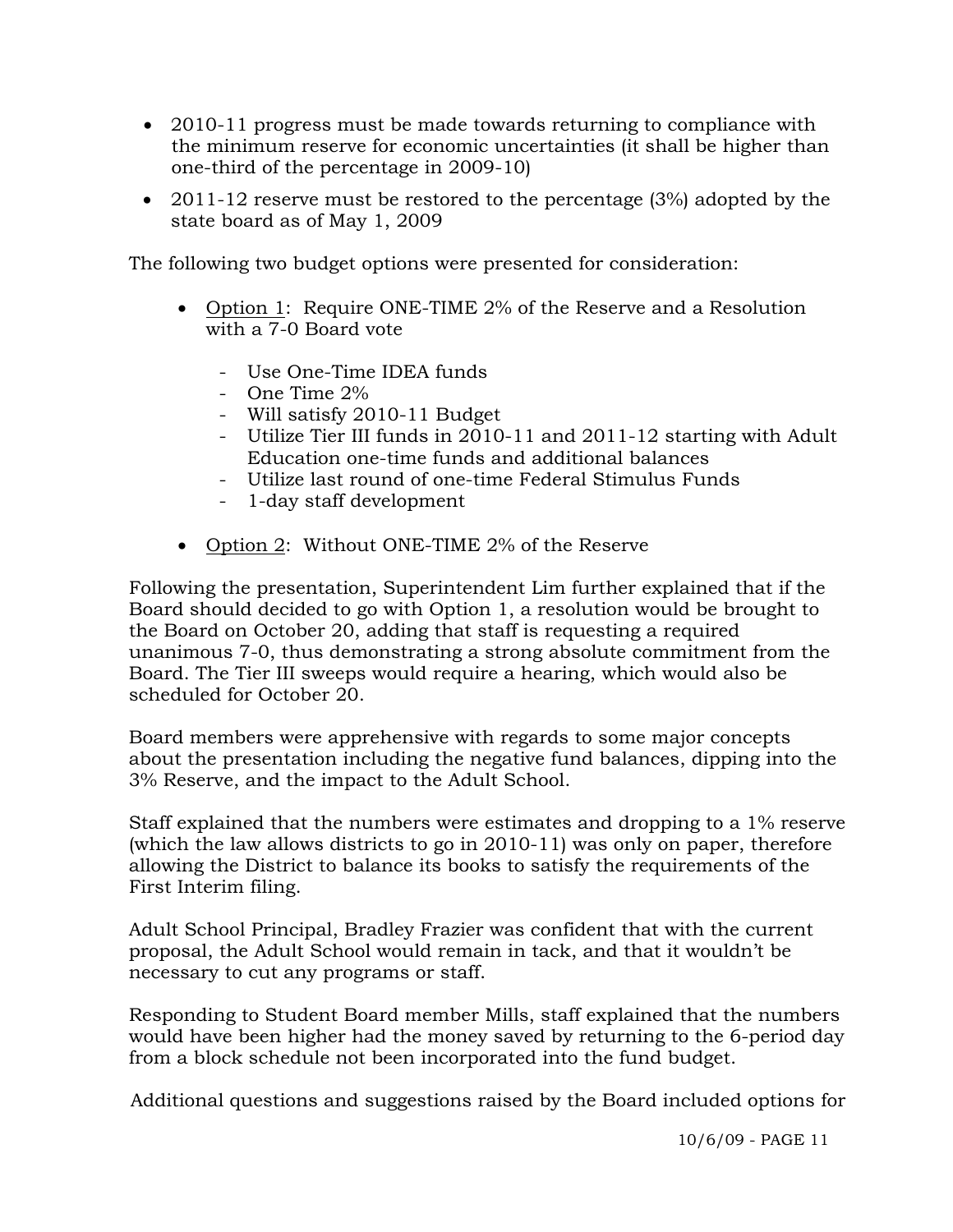reducing ongoing expenditures, estimating utilities and staffing costs for the new 9th Grade Campus, and "sweeping" every available dollar to prevent the District from dipping into the reserve.

# **PUBLIC COMMENT**

• Carol Delton, San Leandro Teachers' Association, addressed the Board regarding use of categorical non-personnel balances, sweeping every available penny (including prior year balances) to provide maximum flexibility, and reduction of the 3% reserve.

The Board took a break at 9:20 p.m. and reconvened at 9:28 p.m.

# **CONFERENCE ITEM**

# Business Operations

4.1-CF District Fiscal Plan for a Positive Budget Certification for 2009- 10 First Interim Report Filing that Includes 2010-11 and 2011-12 as Required by Assembly Bills 1200 and 2756

> The Board discussed and considered approving the District Fiscal Plan for a Positive Budget Certification for 2009-10 First Interim Report Filing that Includes 2010-11 and 2011-12 as Required by Assembly Bills 1200 and 2756.

> During the discussion, Board Trustees shared their concerns, and the difficulty of deciding on the best solution. It was noted that Option 1 represented the fiscal plan for a positive certification of the 2009-10 First Interim Report filing that includes 2010-11 and 2011-12. On the other hand, with Option 2, budget cuts would need to be made by the end of the month.

Key points raised with regards to Option 2 included:

- If the District does not show a balanced budget, a fiscal recovery plan needs to be presented and an Third Interim Report would be required
- A qualified or negative certification would impact the District's success in selling of the bonds

To ease the Boards concern regarding the reduction of the 3% Reserve, Assistant Superintendent Chin-Bendib suggested that verbage could be included in the Resolution that states that the Board will restore the 3% reserve by the Second Interim.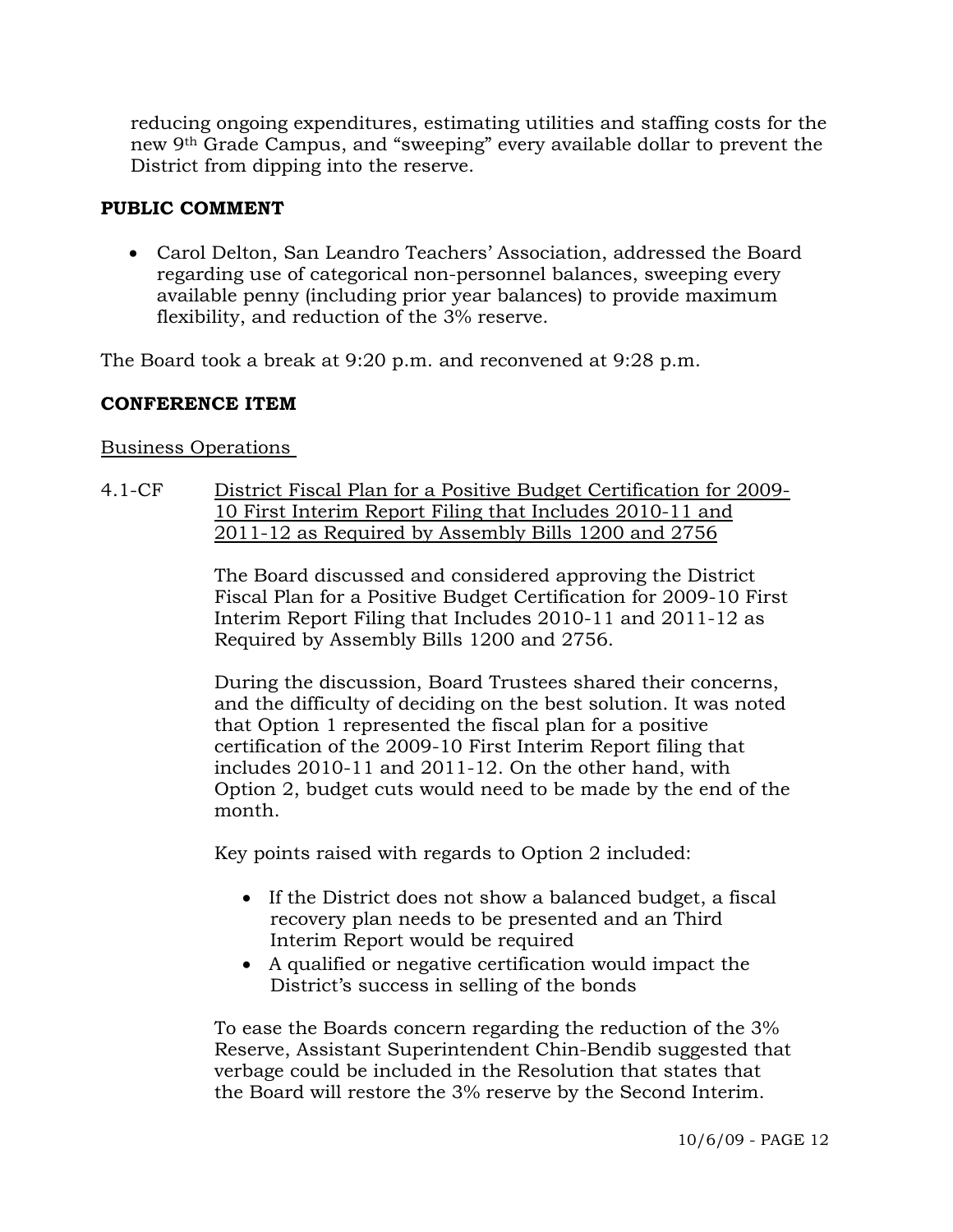On a motion made by Trustee Cutter and seconded by Trustee Hague, the Board approved Option 1 of the District Fiscal Plan for a Positive Budget Certification for 2009-10 First Interim Report Filing that Includes 2010-11 and 2011-12 as Required by Assembly Bills 1200 and 2756 with the noted verbage that the 3% reserve will be restored by the Seconded Interim by a 7- 0 vote.

### General Services

1.2-CF Authorizing the Superintendent to Contract with All City Management Services or to Donate Said One-Time Funds to the City to Operate the Crossing Guard Program for 2009-10

> The Board discussed and considered Authorizing the Superintendent to contract with All City Management Services or to donate said One-Time Funds to the City to operate the Crossing Guard Program for 2009-10.

> Trustee Cutter commended the community for letting their voices be heard and the City for "stepping up" and listening to the community.

With regards to the liability issue, Superintendent Lim clarified that the City is assuming the contract which will be modified to include approximately \$200,000 worth of liability. With regards to other conditions, i.e. fingerprinting, Superintendent Lim stated that she would have to review her notes.

Trustee Prola suggested that with the decrease of crossing guards, the Superintendent could ask the City Manager to have the police department randomly monitor the neighborhoods for control traffic.

On a motion made by Trustee Cutter and seconded by Trustee Prola, the Board approved authorizing the Superintendent to Contract with All City Management Services or to Donate Said One-Time Funds to the City to Operate the Crossing Guard Program for 2009-10 by a 7-0 vote.

# Facilities and Construction

# 5.1-CF Mural at San Leandro High School

The Board discussed and considered approving the mural at San Leandro High School proposed by San Leandro High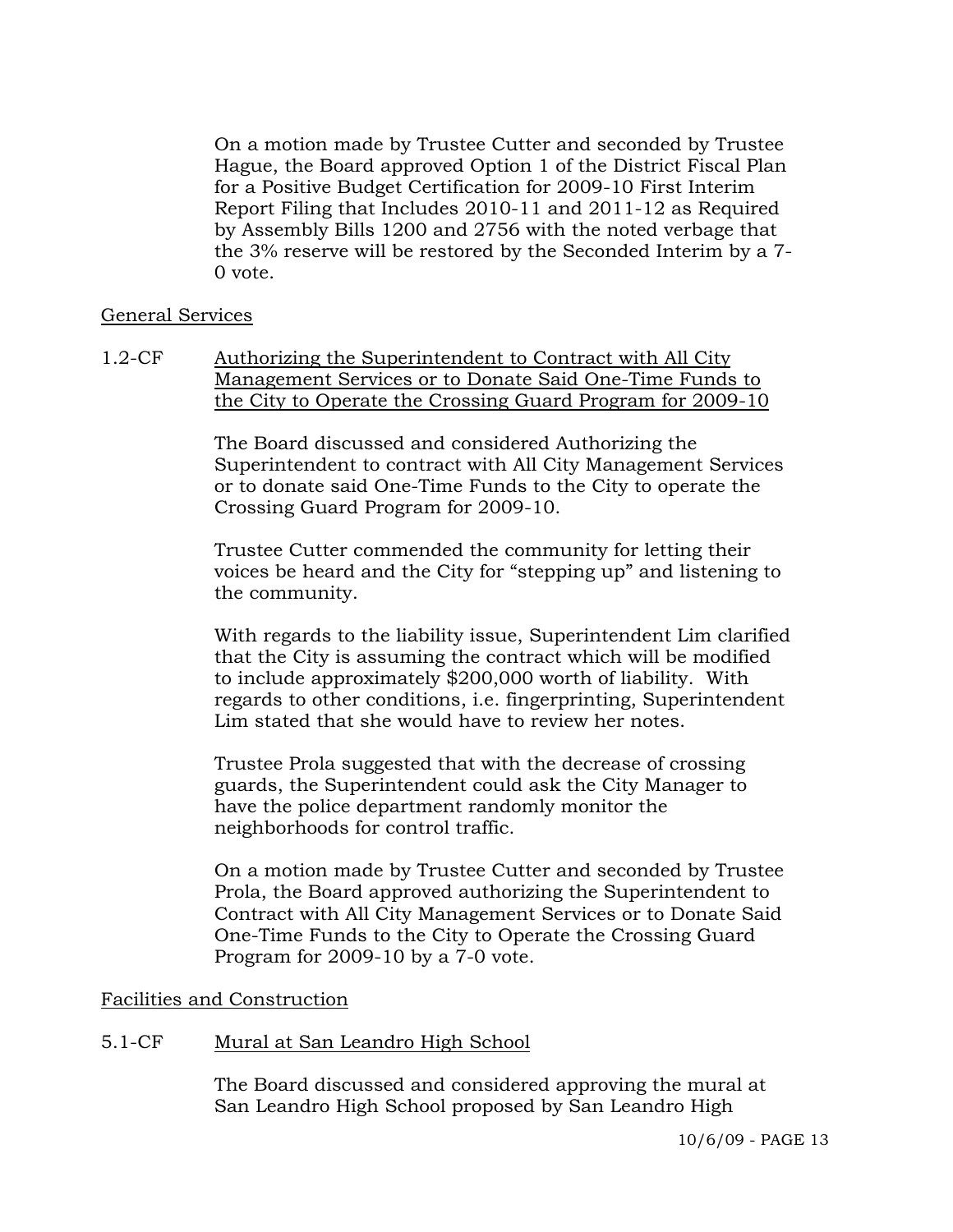School art teacher Diane Dove.

Trustee Cutter explained that the mural will be hung on the east wall of the music building which is ideal as spectators at baseball games or swimming events will be able to see the mural. She also noted that the sketch represents "local history and present and future pride in the pirate community."

On a motion made by Trustee Sullivan and seconded by Trustee Almonte, the Board approved the mural at San Leandro High School proposed by San Leandro High School art teacher Diane Dove by a 7-0 vote.

### **INFORMATION ITEMS**

### Educational Services

3.1-I Williams Uniform Complaint Procedures (including Valenzuela Settlement Requirement)

> The Board received for information and review, the Williams Uniform Complaint Procedures (including Valenzuela Settlement Requirement) Quarterly Report for the period of July through September 2009.

### Business Operations

# 4.1-I Investment Report for August 2009

The Board received for information and review, the Investment Report for the month of August 2009.

# **ADDITIONAL SUGGESTIONS AND COMMENTS FROM BOARD MEMBERS**

• Trustee Prola suggested that with recent charter school proposal, the District might investigate Distance Learning in the future for students who are attending Lighthouse, have been expelled, or wish to accelerate their pace for example.

Trustee Prola attended the new teachers' meeting hosted by the San Leandro Teachers' Association.

Invitations to the bench dedication ceremony honoring Billy Campbell on October 15, 3:30 p.m., are begin emailed, adding that maintenance employees will be released in order to attend the ceremony.

Trustee Prola commented that she has compiled a list of various groups i.e. school PTAs, School Site Councils, United Parents and Homeowners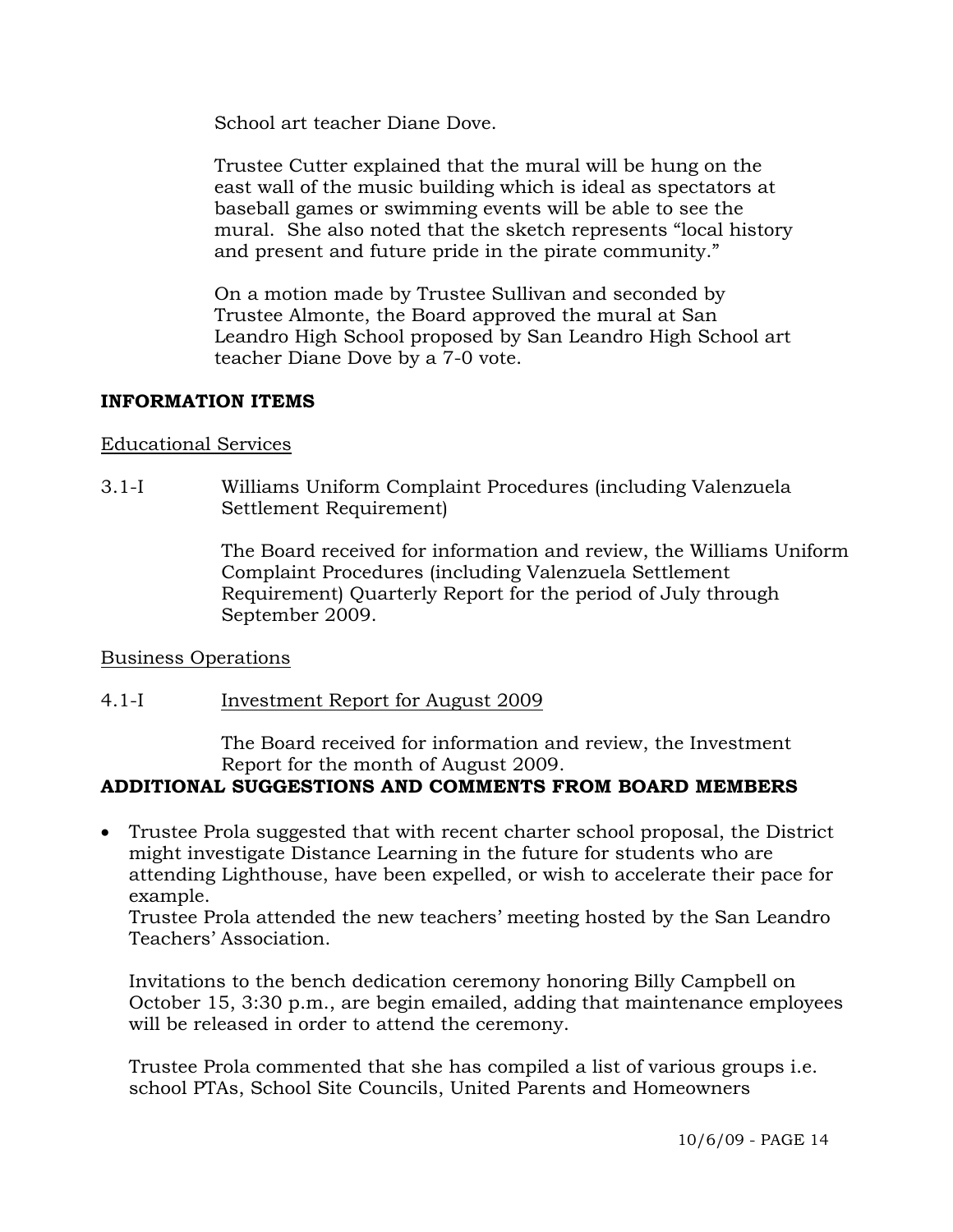Associations, and is in the process of securing dates for Board members to make presentations as part of soliciting input from the community regarding naming the 9th Grade Campus. Trustee Prola asked the Board to think about their availability.

- Trustee Cutter acknowledged Trustee Sullivan, stating that at a previous meeting she had raised a concern with regards to how disruptive static interference can be when a member is participating in the meeting via teleconference. Trustee Cutter asked if there were any alternatives because it was not her intention to prohibit anyone from participating by phone when they are unable to attend.
- Trustee Hague attended San Leandro High School's Back-To-School Night, noting that there was a good turnout of parents as well as teachers.
- Trustee Almonte thanked District Office for placing the Uniform Complaint Procedures on the home page of the website. He reminded the Board that at the June 16 Board meeting he requested that emergency preparedness at the school sites be agendized, stressing that student safety needs to be a high priority.
- Trustee Sullivan contacted the high school leaders and reported that she has received a response from United Parents regarding the Naming of the 9th Grade Campus presentation. She is still waiting to hear back from the Parent Equity Committee and ELAC.

With regards to participating by phone for a meeting, Trustee Sullivan said that she contacted CSBA, and because this is a fairly new concept, there was no current language. The representative, however, said that it would be at the District's discretion on how they approach this.

Trustee Sullivan attended San Leandro High School's Back-To-School Night, stating that it was a great way to start the 2009-10 school year. She acknowledged the Parent Equity Committee (of which she is a member) for updating their "Parent Survival Guide" which is printed in English and Spanish.

• Trustee Mack-Rose congratulated Trustee Sullivan for receiving the "Community Empowerment Award" from Glenn Singleton.

Trustee Mack-Rose attended Back-To-School Night at the high school where Trustee Cutter gave her a tour. Principal Linda Granger has agreed to conduct a walk-through with her after the California High School Exit Exam.

Trustee Mack-Rose was glad to see that the vending machines at the high school have been removed, and that staff is "cracking down" on personal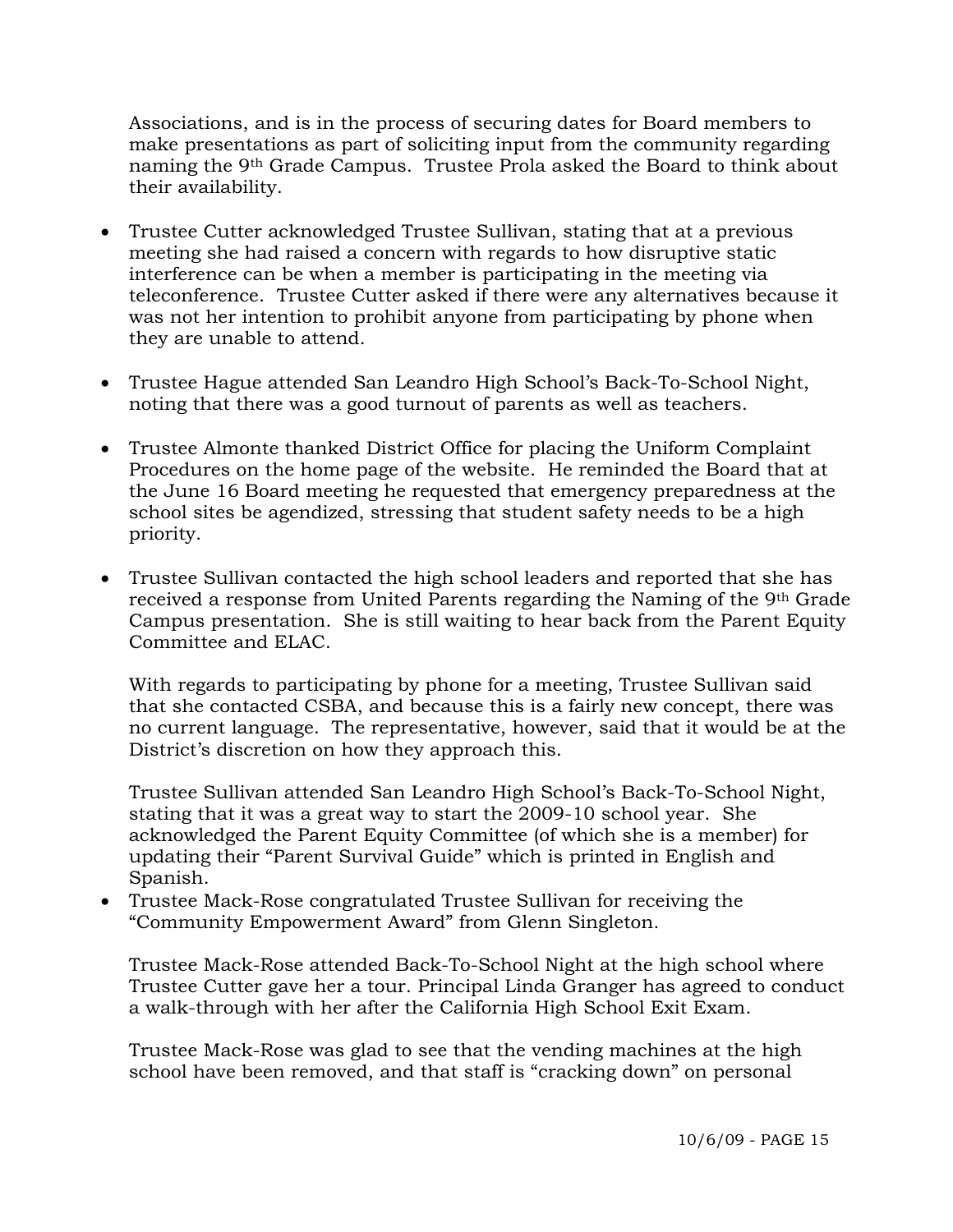electronics and cell phones; however, noted that school staff also needs to model their behavior for the students.

Trustee Mack-Rose was interested in how the travel expenses and subs to Baltimore for the Summit for Courageous Conversation '09 were being funded and whether or not employees were claiming vacation days. In response, Superintendent Lim said that the summit trip and subs are being funded through the San Francisco Foundation Grant for this school business trip, and teachers and certificated staff have a positive work year and do not earn vacation.

Trustee Mack-Rose requested that all Tier 3 programs fund balances be available when the Board begins looking at the budgets, as well as further clarification regarding Class Size Reduction money. Trustee Mack-Rose asked whether the next Budget Advisory Committee meeting had been set.

Responding to the request from the Kindergarten Task Force that at least 1-2 Board members be present at this meeting, Trustee Mack-Rose said that she would be interested; however, Monday's do not work for her so she would not be able to attend their first meeting on Monday, October 12, 11:00 a.m. Trustee Prola agreed to attend.

• Trustee Katz-Lacabe extended his thanks to the Mayor, City Council, and City staff for their decision regarding the Crossing Guard Program and to San Leandro Teachers' Association for donating funds to each of the elementary schools for crossing guards in the interim.

With regards to investigating Distance Learning, Trustee Katz-Lacabe noted that there are numerous college lectures available through video broadcast that can be incorporated into any type of Distance Learning.